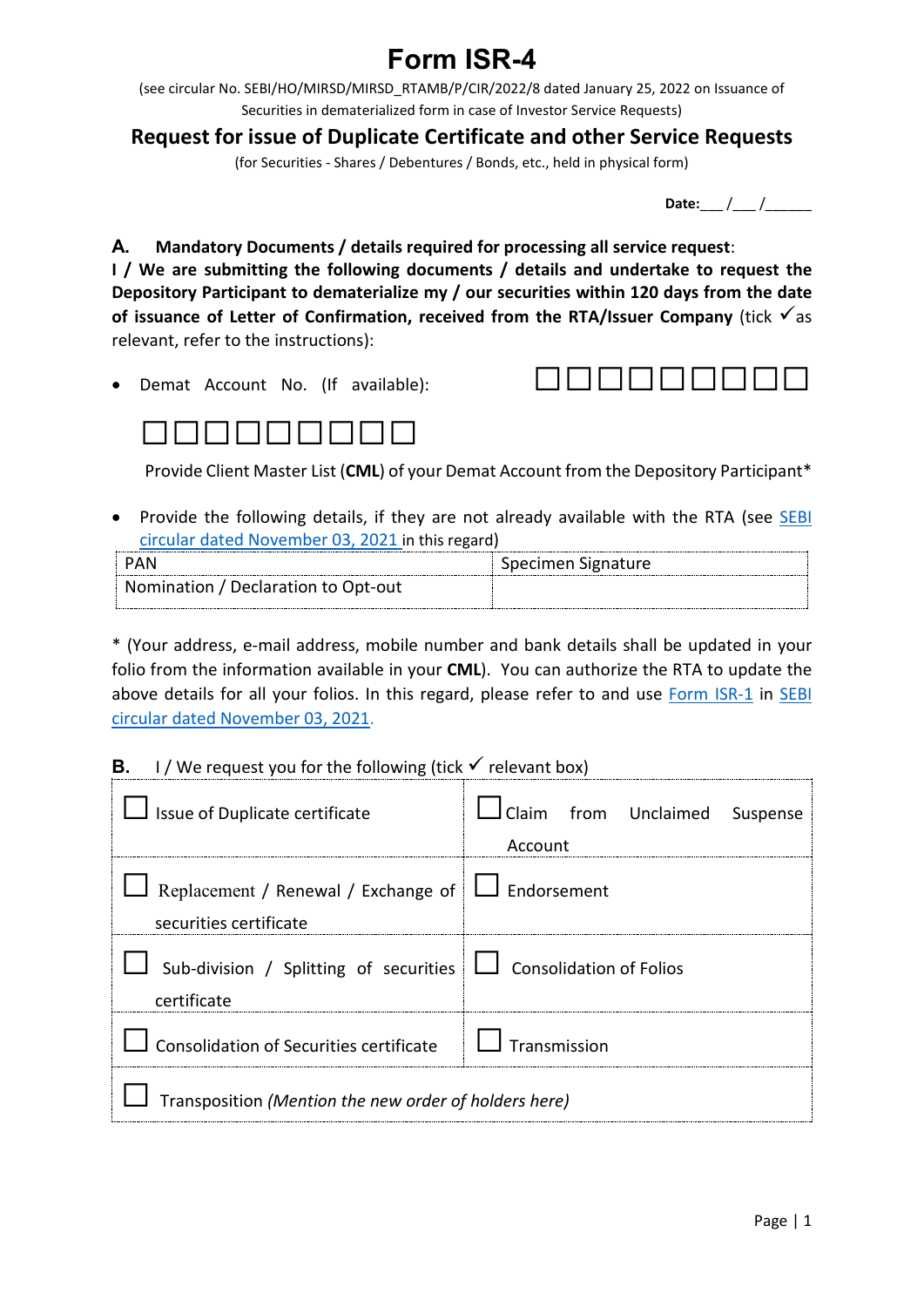## **C. I / We are enclosing certificate(s) as detailed below\*\*:**

| Name of the Issuer Company     |    |
|--------------------------------|----|
| Folio Number                   |    |
| Name(s)<br>of the<br>security  | 1. |
| holder(s)<br>the<br>as<br>per  | 2. |
| certificate(s)                 | 3. |
| Certificate numbers            |    |
| Distinctive numbers            |    |
| Number & Face<br>value<br>- of |    |
| securities                     |    |

\*\* Wherever applicable / whichever details are available

## **D. Document / details required for specific service request:**

- $I. \square$  Duplicate securities certificate
- $II.$   $\Box$  Claim from Unclaimed Suspense Account

| Securities claimed | (in numbers) |
|--------------------|--------------|
|                    | (in words)   |

- III.  $\Box$  Replacement / Renewal / Exchange of securities certificate (that is defaced, mutilated, torn, decrepit, worn out or where the page on the reverse is fully utilized)
- IV.  $\Box$  Endorsement
- $V.$   $\Box$  Sub-division / Splitting of securities certificate
- $VI.$   $\Box$  Consolidation of securities certificate/Folios
- VII.  $\Box$  Transmission
- VIII.  $\Box$  Transposition

*Provide / attach original securities certificate(s) for request for item numbers III to VIII above.*

**Declaration**: All the above facts stated are true and correct to best of my / our knowledge and belief.